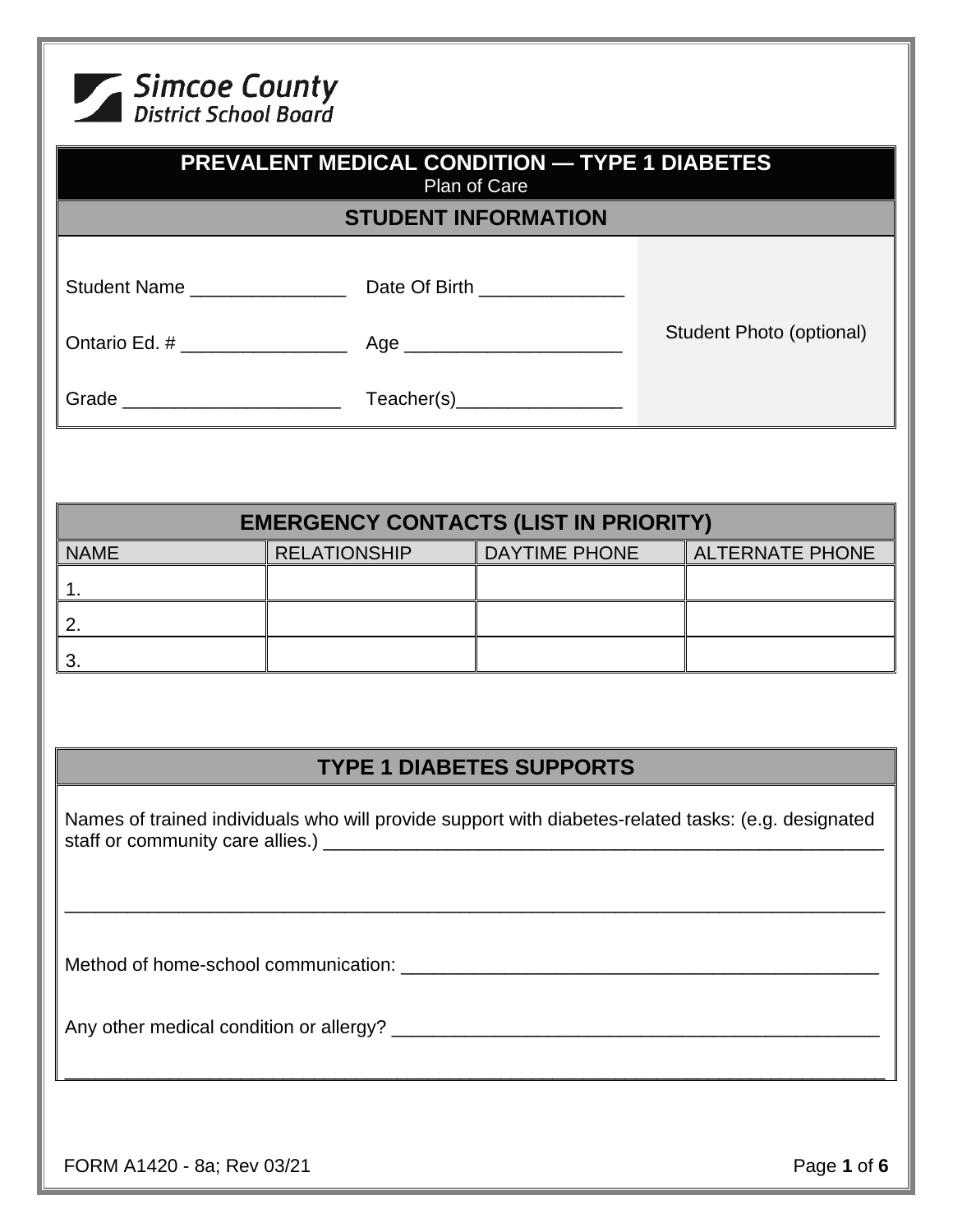## **DAILY/ROUTINE TYPE 1 DIABETES MANAGEMENT**

| Student is able to manage their diabetes care independently and does not require any special care<br>from the school.<br>$\bigcirc$ No<br>$\bigcirc$ Yes<br>If Yes, go directly to page five (5) – Emergency Procedures |                                                                                                                                                                                                                                                                        |  |  |  |
|-------------------------------------------------------------------------------------------------------------------------------------------------------------------------------------------------------------------------|------------------------------------------------------------------------------------------------------------------------------------------------------------------------------------------------------------------------------------------------------------------------|--|--|--|
| <b>ROUTINE</b>                                                                                                                                                                                                          | <b>ACTION</b>                                                                                                                                                                                                                                                          |  |  |  |
| <b>BLOOD GLUCOSE</b><br><b>MONITORING</b>                                                                                                                                                                               |                                                                                                                                                                                                                                                                        |  |  |  |
| Student requires trained<br>individual to check BG/ read<br>meter.                                                                                                                                                      |                                                                                                                                                                                                                                                                        |  |  |  |
| Student needs supervision<br>to check BG/ read meter.                                                                                                                                                                   |                                                                                                                                                                                                                                                                        |  |  |  |
| Student can independently<br>check BG/ read meter.                                                                                                                                                                      |                                                                                                                                                                                                                                                                        |  |  |  |
| Student has continuous<br>glucose monitor (CGM)                                                                                                                                                                         |                                                                                                                                                                                                                                                                        |  |  |  |
| <b><math>*</math> Student should be able to</b><br>check blood glucose anytime,<br>anyplace, respecting their<br>preference for privacy.                                                                                |                                                                                                                                                                                                                                                                        |  |  |  |
| <b>NUTRITION BREAKS</b>                                                                                                                                                                                                 |                                                                                                                                                                                                                                                                        |  |  |  |
| $\Box$ Student requires supervision<br>during meal times to ensure<br>completion.                                                                                                                                       |                                                                                                                                                                                                                                                                        |  |  |  |
| $\Box$ Student can independently<br>manage their food intake.                                                                                                                                                           |                                                                                                                                                                                                                                                                        |  |  |  |
| * Reasonable accommodation<br>must be made to allow student<br>to eat all of the provided meals<br>and snacks on time. Students<br>should not trade or share<br>food/snacks with other                                  | the control of the control of the control of the control of the control of the control of<br>Special instructions for meal days/special events:<br><u> 1989 - Johann John Stoff, deutscher Stoffen und der Stoffen und der Stoffen und der Stoffen und der Stoffen</u> |  |  |  |
| students.                                                                                                                                                                                                               |                                                                                                                                                                                                                                                                        |  |  |  |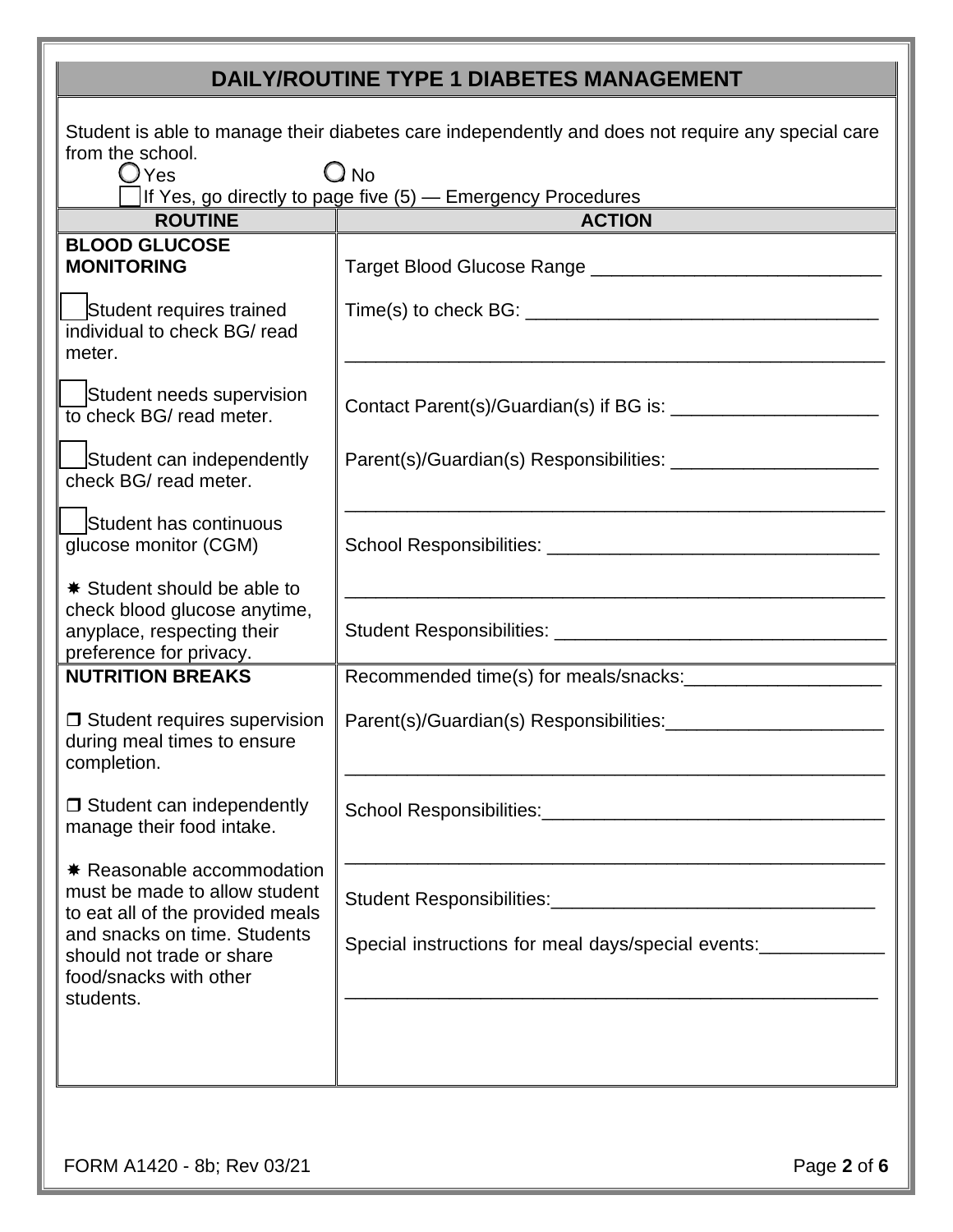| <b>ROUTINE</b>                                                                                                                                                                                                                                                                                                                                                                                                                                                                                                                                                                                                                                                                                               | <b>ACTION (CONTINUED)</b>                                                                                                                                                                                                                                                                                                                                |
|--------------------------------------------------------------------------------------------------------------------------------------------------------------------------------------------------------------------------------------------------------------------------------------------------------------------------------------------------------------------------------------------------------------------------------------------------------------------------------------------------------------------------------------------------------------------------------------------------------------------------------------------------------------------------------------------------------------|----------------------------------------------------------------------------------------------------------------------------------------------------------------------------------------------------------------------------------------------------------------------------------------------------------------------------------------------------------|
| <b>INSULIN</b>                                                                                                                                                                                                                                                                                                                                                                                                                                                                                                                                                                                                                                                                                               |                                                                                                                                                                                                                                                                                                                                                          |
| Student does not take insulin<br>at school.<br>Student takes insulin at<br>school by:<br>Injection<br>Pump<br>$\Box$ Insulin is given by:<br>$\Box$ Student<br>$\Box$ Student with<br>supervision<br>$\Box$ Parent(s)/Guardian(s)<br>$\Box$ Trained Individual<br><b>★ All students with Type 1</b><br>diabetes use insulin. Some<br>students will require insulin<br>during the school day, typically<br>before meal/nutrition breaks.<br><b>ACTIVITY PLAN</b><br>Physical activity lowers blood<br>glucose. BG is often checked<br>before activity. Carbohydrates<br>may need to be eaten<br>before/after physical activity.<br>A source of fast-acting sugar<br>must always be within<br>student's reach. | Morning Break:<br>Before school:<br>Lunch Break:<br>Afternoon Break:<br>Please indicate what this student must do prior to physical activity<br>to help prevent low blood sugar:<br>For special events, notify parent(s)/guardian(s) in advance so that<br>appropriate adjustments or arrangements can be made. (e.g.<br>extracurricular, Terry Fox Run) |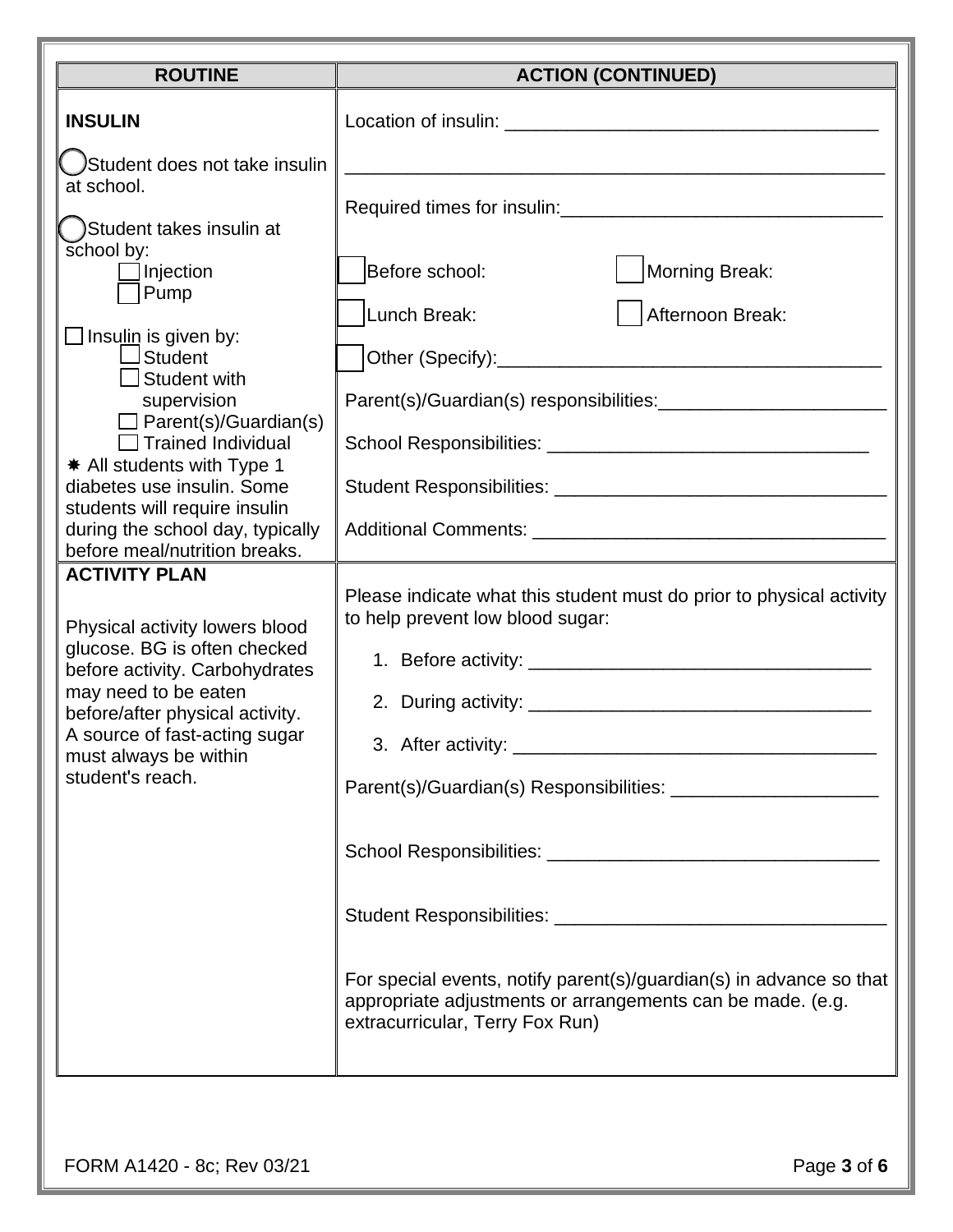| <b>ROUTINE</b>                                                                                                                                                                                                                                                                       | <b>ACTION (CONTINUED)</b>                                                                                                                                                                                                                                                                            |  |
|--------------------------------------------------------------------------------------------------------------------------------------------------------------------------------------------------------------------------------------------------------------------------------------|------------------------------------------------------------------------------------------------------------------------------------------------------------------------------------------------------------------------------------------------------------------------------------------------------|--|
| <b>DIABETES MANAGEMENT</b><br><b>KIT</b><br>Parents/guardians must<br>provide, maintain, and<br>refresh supplies. School must<br>ensure this kit is accessible<br>all times. (e.g. field trips, fire<br>drills, lockdowns) and advise<br>parents/guardians when<br>supplies are low. | Kits will be available in different locations but will include:<br>Blood Glucose meter, BG test strips, and lancets<br>Insulin and insulin pen and supplies.<br>Source of fast-acting sugar<br>$\overline{(e.g.}$ juice, candy, glucose tabs.)<br>Carbohydrate containing snacks<br>Location of Kit: |  |
| <b>SPECIAL NEEDS</b>                                                                                                                                                                                                                                                                 | Comments:                                                                                                                                                                                                                                                                                            |  |
| A student with special<br>considerations may require<br>more assistance than<br>outlined in this plan.                                                                                                                                                                               |                                                                                                                                                                                                                                                                                                      |  |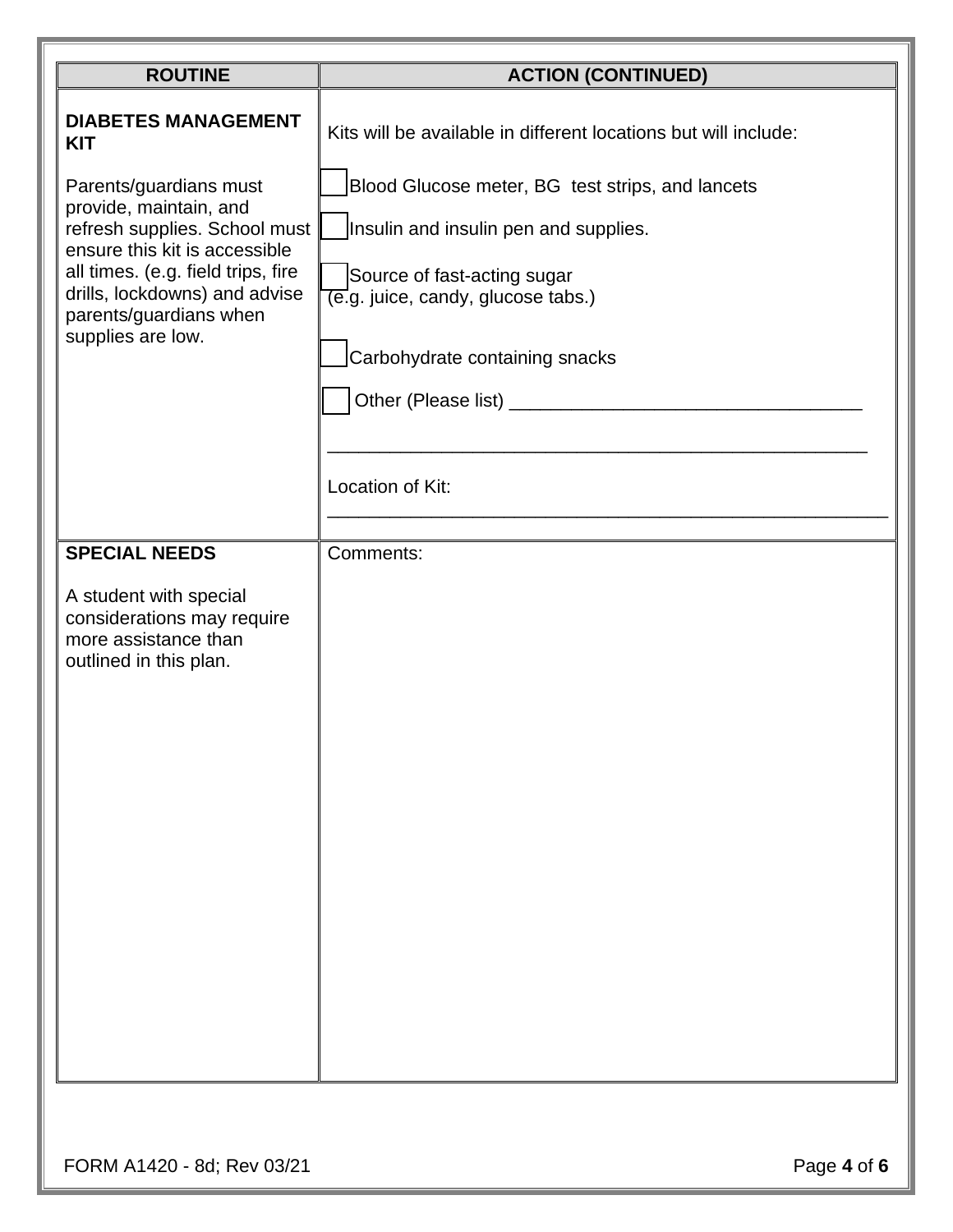|                                                                                                                                                                                                                                                                                                                                                                                   |                                                                    | <b>EMERGENCY PROCEDURES</b>          |                                             |             |  |
|-----------------------------------------------------------------------------------------------------------------------------------------------------------------------------------------------------------------------------------------------------------------------------------------------------------------------------------------------------------------------------------|--------------------------------------------------------------------|--------------------------------------|---------------------------------------------|-------------|--|
| <b>HYPOGLYCEMIA - LOW BLOOD GLUCOSE</b><br>(4 mmol/L or less)<br>DO NOT LEAVE STUDENT UNATTENDED                                                                                                                                                                                                                                                                                  |                                                                    |                                      |                                             |             |  |
| Usual symptoms of Hypoglycemia for my child are:                                                                                                                                                                                                                                                                                                                                  |                                                                    |                                      |                                             |             |  |
| JShaky<br>Blurred Vision<br>$\Box$ Pale                                                                                                                                                                                                                                                                                                                                           | Irritable/Grouchy<br>Headache<br>Confused                          | <b>Dizzy</b><br>Hungry<br>Other $\_$ | Trembling<br>Weak/Fatigue                   |             |  |
| Steps to take for Mild Hypoglycemia (student is responsive)<br>1. Check blood glucose, give _____grams of fast acting carbohydrate (e.g. 1/2 cup of juice, 15<br>skittles)<br>2. Re-check blood glucose in 15 minutes.<br>3. If still below 4 mmol/L, repeat steps 1 and 2 until BG is above 4 mmol/L. Give a starchy<br>snack if next meal/snack is more than one (1) hour away. |                                                                    |                                      |                                             |             |  |
| Steps for Severe Hypoglycemia (student is unresponsive)<br>1. Place the student on their side in the recovery position.<br>2. Call 9-1-1. Do not give food or drink (choking hazard). Supervise student until emergency<br>medical personnel arrives.<br>3. Contact parent(s)/guardian(s) or emergency contact                                                                    | <b>HYPERGLYCEMIA - HIGH BLOOD GLOCOSE</b>                          | (14 MMOL/L OR ABOVE)                 |                                             |             |  |
| Usual symptoms of hyperglycemia for my child are:                                                                                                                                                                                                                                                                                                                                 |                                                                    |                                      |                                             |             |  |
| <b>Extreme Thirst</b><br>Hungry<br>Warm, Flushed Skin                                                                                                                                                                                                                                                                                                                             | <b>Frequent Urination</b><br><b>Abdominal Pain</b><br>Irritability |                                      | Headache<br><b>Blurred Vision</b><br>Other: |             |  |
| Steps to take for Mild Hyperglycemia<br>1. Allow student free use of bathroom<br>2. Encourage student to drink water only<br>3. Inform the parent/guardian if BG is above                                                                                                                                                                                                         |                                                                    |                                      |                                             |             |  |
| Symptoms of Severe Hyperglycemia (Notify parent(s)/guardian(s) immediately)<br>Rapid, Shallow Breathing                                                                                                                                                                                                                                                                           | Vomiting                                                           |                                      | <b>Fruity Breath</b>                        |             |  |
| Steps to take for Severe Hyperglycemia<br>1. If possible, confirm hyperglycemia by testing blood glucose<br>2. Call parent(s)/guardian(s) or emergency contact                                                                                                                                                                                                                    |                                                                    |                                      |                                             |             |  |
| FORM A1420 - 8e; Rev 03/21                                                                                                                                                                                                                                                                                                                                                        |                                                                    |                                      |                                             | Page 5 of 6 |  |